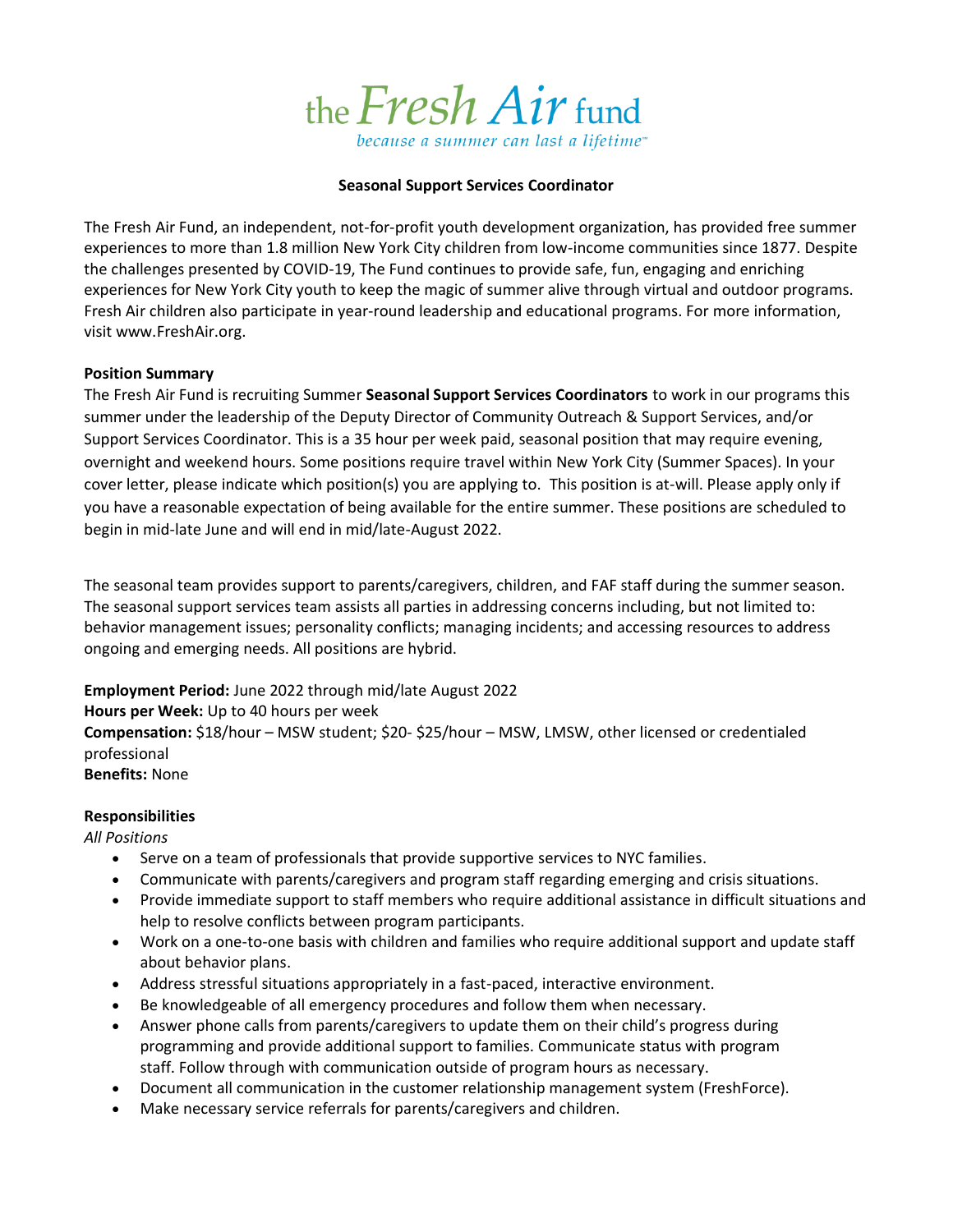the *Fresh Air* fund because a summer can last a lifetime<sup>®</sup>

• Regular and reliable attendance.

• Other duties as assigned.

## **Additional Job Requirements:**

## *Fresh Air Summer Teen Academy*

- o Monitor virtual spaces for safety and well-being of all children.
- $\circ$  Access to a computer with conferencing capabilities, reliable phone line, and stable Internet access preferred. Must have strong computer skills.
- o Have access to a quiet place to work.

## *Summer Spaces Program*

- o Manage in person behavioral concerns as needed.
- o Manage small group engagements with up to three children at a time.
- o Field work required within New York City.

# *Friendly Towns Program*

- Communicate with New York City parents/guardians, outreach partners, host families, and volunteer leaders regarding urgent/crisis situations.
- Interview children in person and virtually returning from summer experiences, as needed.
- Follow up with host families regarding child visit evaluations.

## **Qualifications**

- LMSW, MSW, or second year MSW student with experience in child welfare, foster care systems, or related fields (i.e. teachers, psychologists, school social workers, guidance counselors, mental health specialists).
- Passionate about and experience working with children.
- Access to a computer with conferencing capabilities, reliable phone line, and stable Internet access preferred. Must have strong computer skills.
- Access to appropriate, quiet working space required for virtual program.
- Strong organizational skills and be detail oriented.
- Emotionally mature with a willingness to work as a team player.
- Demonstrate outstanding interpersonal and communication skills and comfort speaking with both families and professionals.
- Flexible and willing to accept challenges and step outside your comfort zone.
- Bilingual and fluency in languages other than English a plus (Spanish or Mandarin)
- Able to maintain a positive attitude.
- Available for the duration of the summer program.
- Interest in joining a youth development organization and supporting its mission and vision.
- Successful completion of mandatory online orientation and ongoing professional development.
- Certified in CPR/First Aid preferred but not mandatory if working for Summer Spaces program.

*The Fresh Air Fund is proud to be an equal opportunity employer, committed to inclusive hiring, and dedicated to diversity in its work and on its staff. We strongly encourage candidates of all identities, experiences, orientations, and communities to apply.*